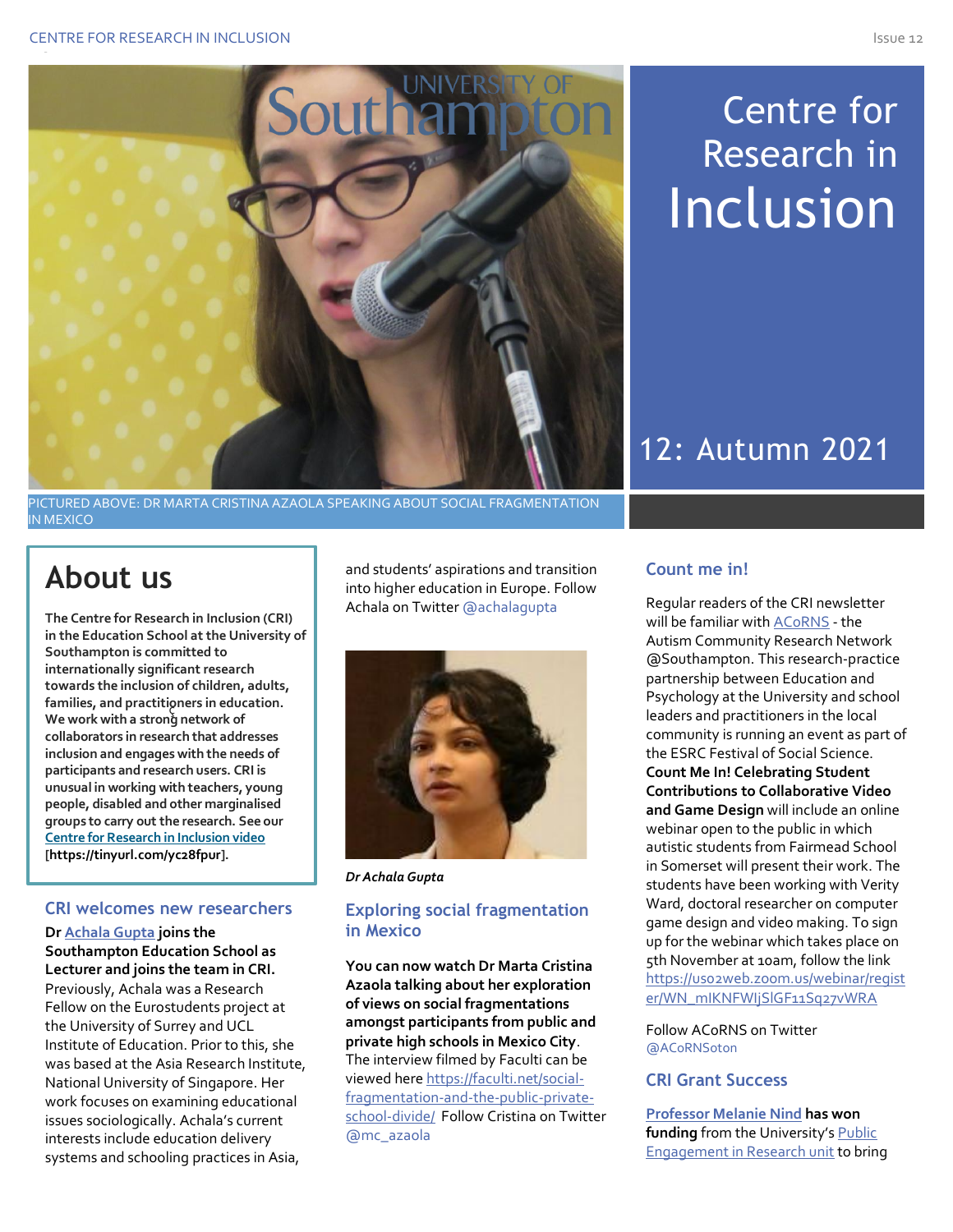together arts practitioners Dr Jill Goodwin and Dr Asha Ward and selfadvocates from People First Dorset to explore how arts-based activities can facilitate belonging for people with profound learning disabilities within a local self-advocacy organization. Follow Melanie on Twitte[r @m\\_nind](https://twitter.com/m_nind?ref_src=twsrc%5Egoogle%7Ctwcamp%5Eserp%7Ctwgr%5Eauthor)

#### **Conferences have been a bit different this year**

**CRI members have delivered conference papers at various conferences in recent months**, testing out the online platforms of BERA (British Educational Research Association), BSA (British Sociological Association), ECER (European Conference of Educational Research), ISEC (Inclusive and Supportive Education), IASSID (International Association of Scientific Study of Intellectual & Developmental Disabilities), and Education South Asia Conference among others.



*Prof Melanie Nind delivering the opening keynote for the Asian Qualitative Research Association from home*

#### **CRI celebrates its diversity**

**The Centre for Research in Inclusion is unusual in addressing inclusion for diverse marginalised groups and in diverse social contexts.** Our doctoral research students starting this academic year illustrate the diversity in CRI research admirably.

- Roz Stanton is looking at home education in the UK
- Nalini a/p Murugaiyah is studying rural education in Malaysia
- Joanna Grace is studying identity and belonging for people with profound and multiple learning disabilities
- Catherine de Haas is exploring and strengthening the sense of belonging to their own communities

of families of people with profound and multiple learning disabilities

Sophie Baldock is researching student voice and metacognition

#### **Embarking on a research journey, early thoughts from Joanna Grace**

I change my hairstyle about once per decade, give or take a couple of years. For the past twelve years I've worn my hair in a variety of elaborate plaits. For a long time I've coveted the messy wild hair I associate with academics. I began my PhD in October, and stopped plaiting my hair accordingly. It is now twisted on top of my head to keep it out of my eyes as I pore over books, papers and ever more complex felt tip pen diagrams that I imagine map out where my research will take me.



*Joanna Grace (and Chloe) pre-PhD*

I've yet to master Outlook, I only found Blackboard yesterday, I've set up a VPN, found at least three websites I think are the library, and wrestled with PGR manager. All of this has required much hair pulling, and as my heart sinks at an inbox full of messages inviting me to things I don't understand I feel like I am already well on my way there to the look I hoped for.

My work focuses on identity and belonging for people with profound and multiple learning disabilities. I'm interested in how we discover, create, express and declare identity, and how this in turn connects us to others, and fosters experiences of belonging. Will my unkempt hair connect me to you? Or, when I finally get to visit the department, will I find you all have neatly slicked back hair?



*Jo Grace and the PhD hairstyle!*

One thing about my hair never changes: it is long. I grew up on a boat at sea. At school there was a school play, and all the little girls were invited to be mermaids, the boys soldiers. The teacher made me a soldier. My hair wasn't long enough to be a mermaid. A mistake I'll not make twice in life. Some things about us remain the same throughout the years. I wonder if there are ways of seeing people's core identity, connecting with others as they are, and if I could find those ways, would that be a route to more meaningful connection between people with disabilities and people who like to think of themselves as able?

Follow Jo on Twitte[r @jo3grace](https://twitter.com/jo3grace?ref_src=twsrc%5Egoogle%7Ctwcamp%5Eserp%7Ctwgr%5Eauthor)

## **Update from Abigail Croydon**

**My research concerns the huge employment divide between young people with intellectual and developmental disabilities and the working majority, and the implications of such a divide in terms of learning.** As markets in jobs are inherently discriminatory, it is effectively a lifetime divide that affects people's freedom to participate in society, to acquire skills, knowledge and understanding by participating, and to be instrumental in reshaping social attitudes by their presence and their input. As my participants need finely personally tailored support to work, having a personal assistant can be transformative, and that is the specific form of work that I am investigating.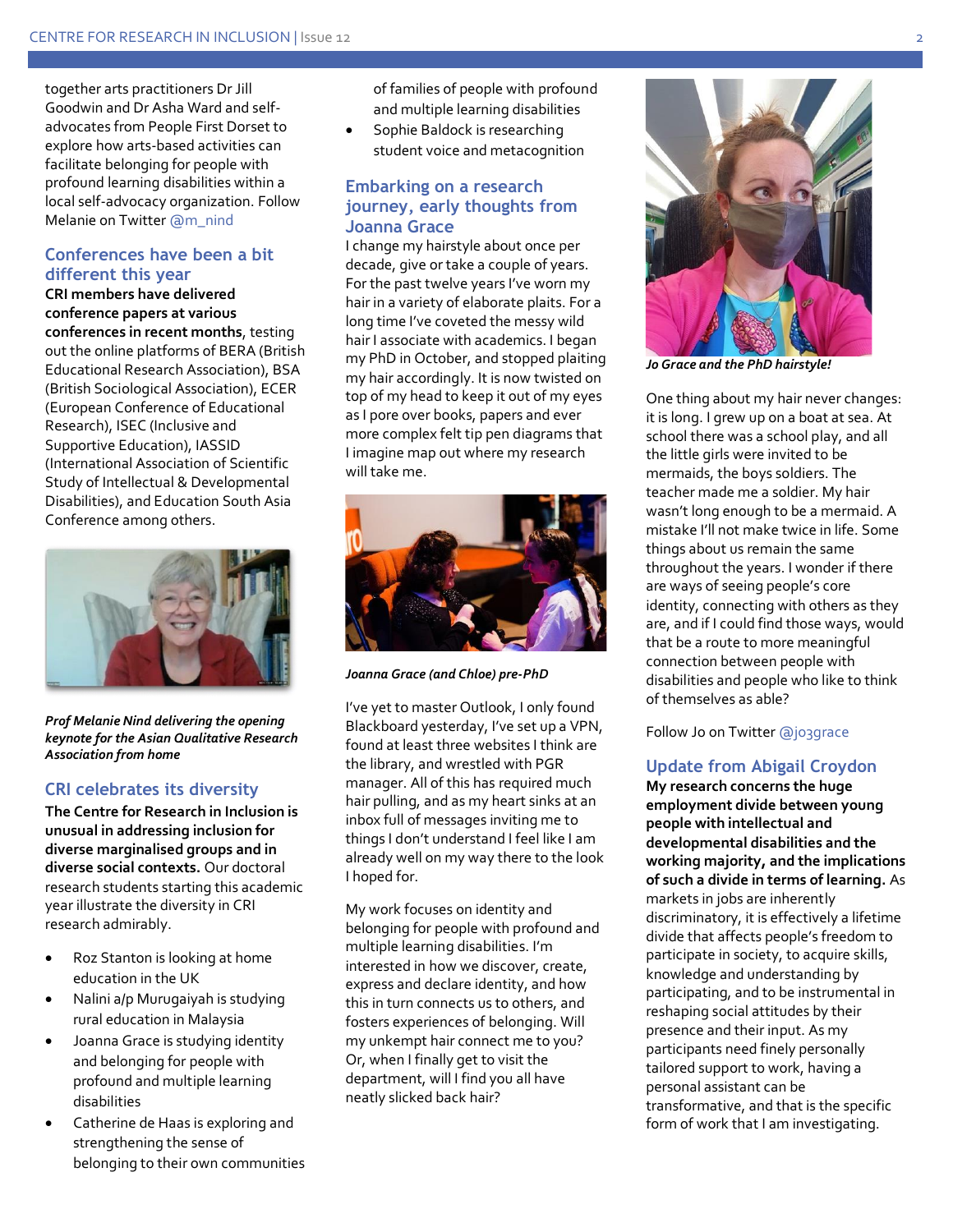

So, in April 2020, I was filming participants and their personal assistants at work as the bad news rolled in and it became clear that their work and mine would be suspended. I spent the last days before the first lockdown filming a participant working at a food cooperative. He and his personal assistant sorted out the difference between leeks and celery as customers stocked up on lentils and loo rolls.

I have recently, finally, begun the real data generation - sharing the work videos with participants in a videosupported interview format, which I also film. But that suggests something much too formal - they are at home, they

watch, comment and sometimes answer questions, talking about what catches their interest, what was important and why it mattered. Watching video of participants watching video of themselves is hugely engaging. People are amused and intrigued to watch themselves at work; they react spontaneously and expressively. Transcription - even with highly expensive software - is enormously time consuming, but the data that results is vivid. Anna [pictured above left], who works at an animal rescue centre resocialising cats ('cat whispering') recounted every detail of every cat that featured in her film of 18 months earlier

and James [pictured above right], who doesn't speak, showed intense interest in his video and gave himself, his personal assistant and his work multiple thumbs ups. I have a few more of these videos to make, then the complex task of drawing out from these layered scenes an account of what was learned, by whom and why it mattered. I'm looking forward to it.

#### **New open access papers**

Brooks, R., Abrahams, J., **Gupta, A**. et al. (2021)[. Higher Education Timescapes: Temporal Understandings of Students and Learning.](https://doi.org/10.1177/0038038521996979) *Sociology*, 55(5), 995–1014.

Brooks, R., Gupta, A. et al. (2021). [Higher education students' aspirations for their post](https://doi.org/10.1080/14733285.2021.1934403)-university lives: evidence from six European [nations.](https://doi.org/10.1080/14733285.2021.1934403) *Children's Geographies*.

Brooks, R., **Gupta, A.** et al. (202[1\). Students in marketised higher education landscapes: An Introduction.](https://doi.org/10.1177/1360780420971651) *Sociological Research Online*, 26(1), 125-129.

Power, A., Coverdale, A., Croydon, A., Hall, E., Kaley, A., Macpherson, H. & Nind, M. (2021) Personalisation policy in the lives of [people with learning disabilities: a call to focus on how people build their lives relationally.](https://journals.sagepub.com/doi/full/10.1177/02610183211004534) *Critical Social Policy*.

**Strogilos, V**., Lim, L., Buhari, N. (2021) [Differentiated Instruction for Students with Special Educational Needs in Mainstream](https://www.tandfonline.com/doi/full/10.1080/02188791.2021.1984873)  [Classrooms: Contextual Features and Types of Curriculum Modifications.](https://www.tandfonline.com/doi/full/10.1080/02188791.2021.1984873) *Asian-Pacific Journal of Education.* 

#### **Additional recent publications from CRI**

Gupta, A. (2021) Exposing the "shadow": an empirical scrutiny of the "shadowing process" of private tutoring in India, *Educational Review*, DOI: 10.1080/00131911.2021.1931038.

Gupta, A. (2021) Social legitimacy of private tutoring: an investigation of institutional and affective educational practices in India, *Discourse: Studies in the Cultural Politics of Education*, DOI: 10.1080/01596306.2020.1868978.

Gupta, A. (2021) Teacher-entrepreneurialism: a case of teacher identity formation in neoliberalizing education space in contemporary India, *Critical Studies in Education*, 62(4), 422-438.